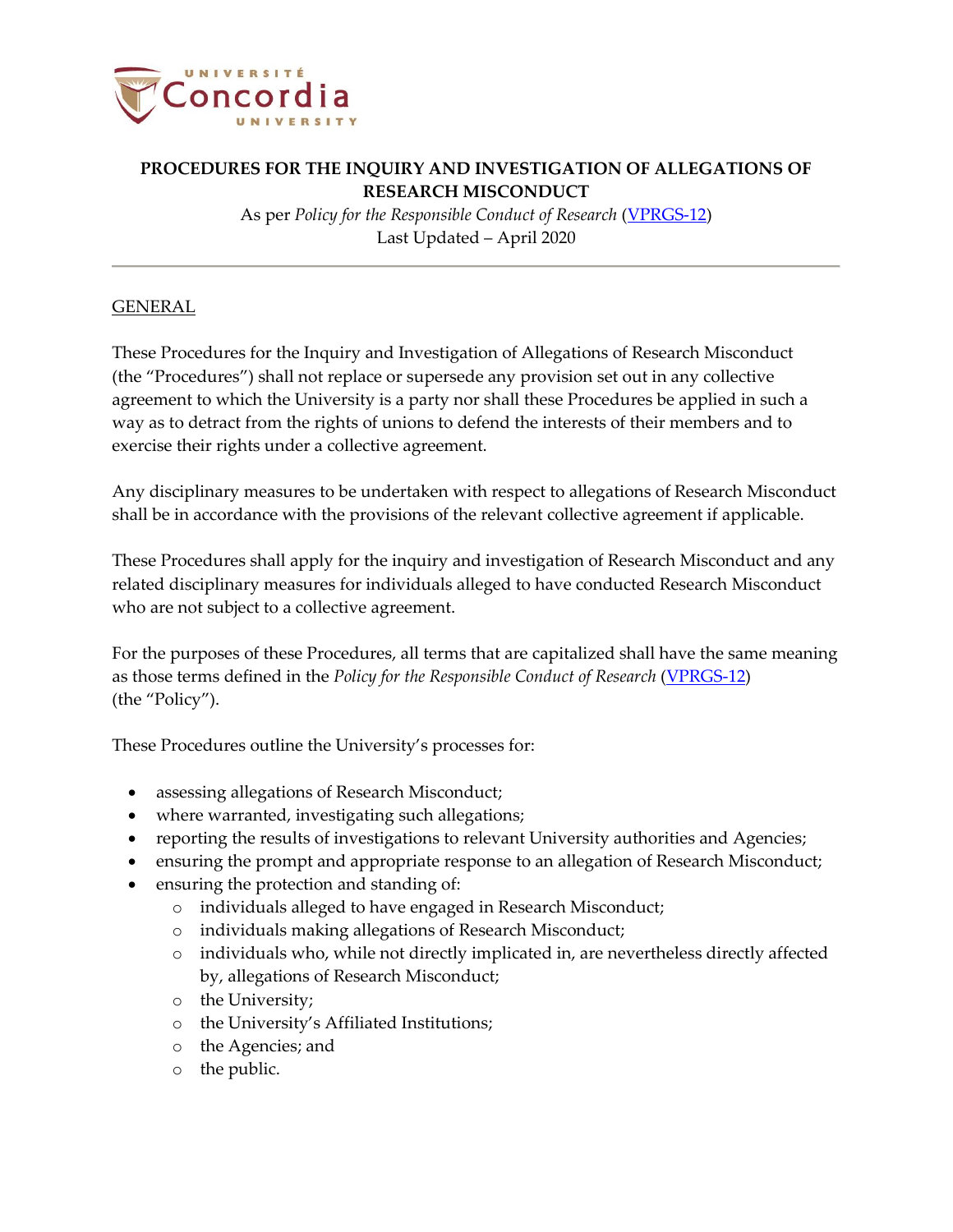

As per *Policy for the Responsible Conduct of Research* [\(VPRGS-12\)](https://www.concordia.ca/content/dam/common/docs/policies/official-policies/VPRGS-12.pdf)

### Page 2 of 15

Research Misconduct does not include those factors intrinsic to the process of research, such as honest error, conflicting data, differences in interpretation or judgment of data, or of experimental design, that are reasonable in light of the circumstances in which they are made or reached.

Allegations of Research Misconduct concerning a student shall be carefully assessed by the Vice-President, Research and Graduate Studies (the "VPRGS"), in consultation with the Research Integrity Officer (RIO), to determine which policies and/or procedures may apply separately, simultaneously or consecutively. If the alleged student misconduct includes funded research and/or the use of Infrastructure, then the relevant agency rules shall apply along with the present Policy.

Allegations of Research Misconduct shall be taken seriously and inquiries and investigations shall be carried out thoroughly, and as promptly as possible, to resolve any questions regarding the integrity of the research and those individuals who may be involved in an allegation. Such individuals, including those making allegations, those who are the subject of the allegations, and those who assist in the inquiry, shall be treated with due sensitivity. The highest possible degree of confidentiality shall be maintained regarding all allegations, inquiries and investigations, subject to any disclosure that might be required by legislation or the relevant Agencies.

#### **Allegations of Research Misconduct**

Before making an allegation of Research Misconduct, an individual making such an allegation (the "Complainant") should attempt, if possible, to seek an explanation from the subject of the allegation (the "Respondent"), in order to ensure that the complaint is not based simply on a misunderstanding or misinterpretation.

Allegations shall be made in writing, be signed, be dated, identify the Complainant, and shall include contact information. They shall set out all relevant information and include supporting evidence, if available.

Exceptionally, at the written request of the Complainant, their identity shall remain confidential and will only be made available to the relevant Faculty Dean and the VPRGS and their office,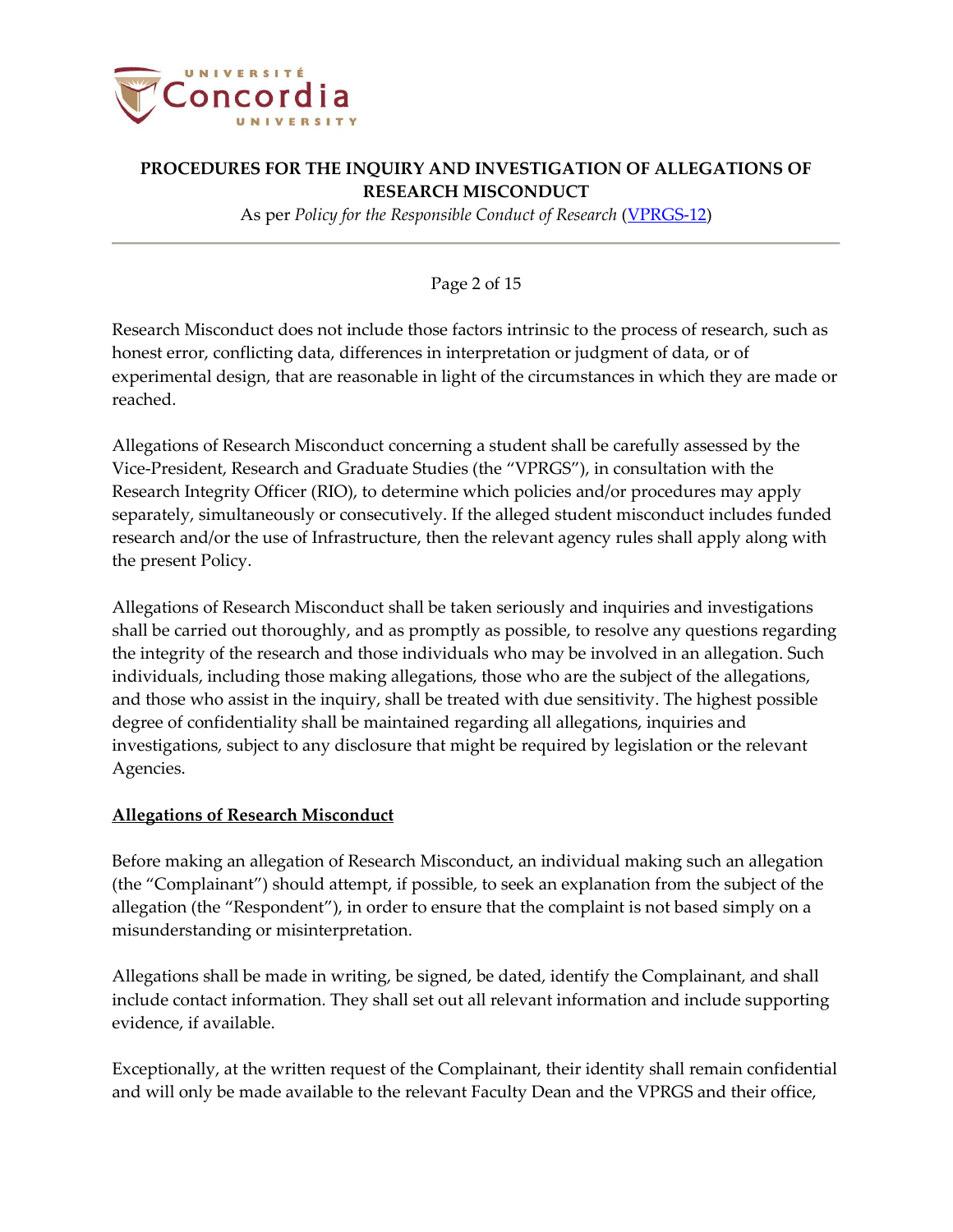

As per *Policy for the Responsible Conduct of Research* [\(VPRGS-12\)](https://www.concordia.ca/content/dam/common/docs/policies/official-policies/VPRGS-12.pdf)

### Page 3 of 15

including the RIO. In such cases, in order to protect the identity of the Complainant, their identity shall be stricken from all documentation and the Complainant will not be formally advised of the inquiry, investigation, or investigation results as is outlined in these Procedures. The VPRGS or RIO may communicate with the Complainant on a confidential basis, throughout the course of any inquiry or subsequent investigation.

Allegations received by anonymous parties, determined to be within the scope of these Procedures and its related [Policy](http://www.concordia.ca/content/dam/common/docs/policies/official-policies/VPRGS-12.pdf) shall be treated in the same manner in terms of inquiry and investigation as is outlined in these Procedures.

Allegations of Research Misconduct should be made to the relevant Faculty Dean who shall immediately report any such allegation to the VPRGS. If the allegations concern a researcher who is not affiliated with a Faculty ("non-affiliated researcher"), they should be reported to the VPRGS.

The Complainant is required to declare any Conflict of Interest, as such term is defined in the University's *Policy on Conflict of Interest in Research* [\(VPRGS-5\)](http://www.concordia.ca/content/dam/common/docs/policies/official-policies/VPRGS-5.pdf), that they may have and is expected to act in good faith.

If an allegation has already been the subject of an inquiry or an investigation and the matter had been closed, the same allegation will not be pursued unless new and compelling evidence that could not reasonably have been available at the time of the original inquiry or investigation is brought forward.

#### **Inquiry into Allegations of Research Misconduct**

In order to protect the integrity of an inquiry, it shall be conducted in a confidential manner.

The VPRGS, in consultation with the RIO, will appoint two Designated Investigators to carry out the inquiry into the allegations of research misconduct. If the allegations concern a Researcher associated with a Faculty, one of the Designated Investigators will normally be the Researcher's Faculty Dean.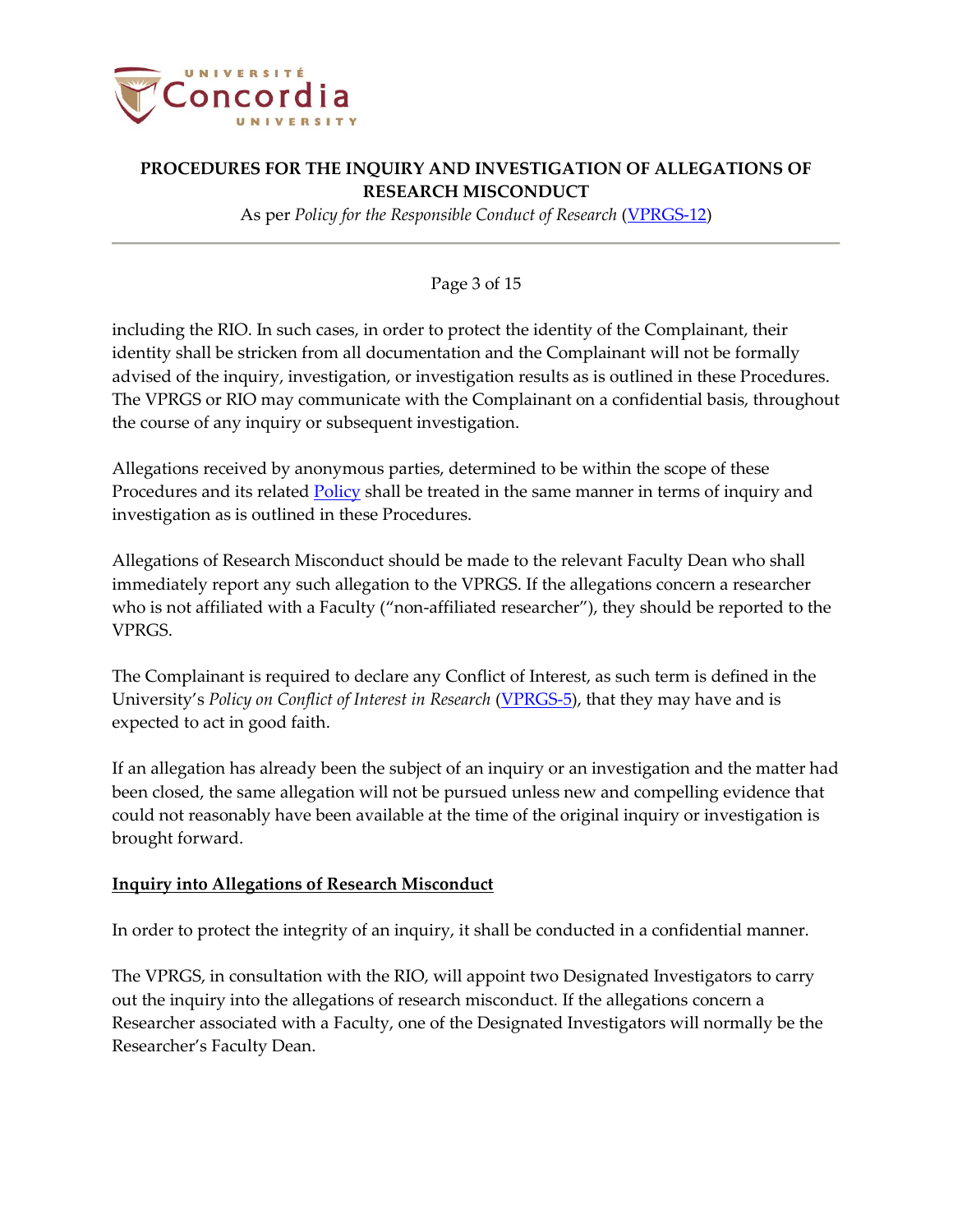

As per *Policy for the Responsible Conduct of Research* [\(VPRGS-12\)](https://www.concordia.ca/content/dam/common/docs/policies/official-policies/VPRGS-12.pdf)

### Page 4 of 15

Inquiries shall begin within 30 working days of the receipt of an allegation by the relevant Faculty Dean or the VPRGS.

The Designated Investigators shall conduct the inquiry and a report of their findings shall be finalized no more than 60 working days from the receipt of an allegation. In circumstances when it is not reasonably possible to comply with these timelines, the Designated Investigators shall work as expeditiously as possible.

The Designated Investigators shall make diligent efforts to ensure that:

• the assessment or investigation of an allegation is conducted in a timely, objective, thorough, competent and fair manner, and in accordance with these Procedures prompt notification is provided to the VPRGS who will provide guidance on these Procedures.

Once notified, the VPRGS shall make diligent efforts to ensure that:

- interim administrative actions are taken, as appropriate, to protect research subjects, research funds, research collaborators, members of the University community and the public, and
- funds provided by an Agency are used for the intended purposes as outlined in the relevant award notification.

### **Process of Inquiry into Allegations of Research Misconduct**

The Designated Investigators, who may consult the RIO, shall determine whether the allegation concerns individuals and/or matters that fall within the scope of these Procedures and its related **Policy**; if it does not, the Designated Investigators shall so advise the Complainant.

The Respondent shall be provided with a copy of the allegation within 10 working days of its receipt by the relevant Faculty Dean or the VPRGS.

If the allegation, as written, does not contain sufficient evidence to warrant an inquiry, the Designated Investigators may request that supplementary information be provided by the Complainant in writing. Such supplementary information shall be shared with the Respondent.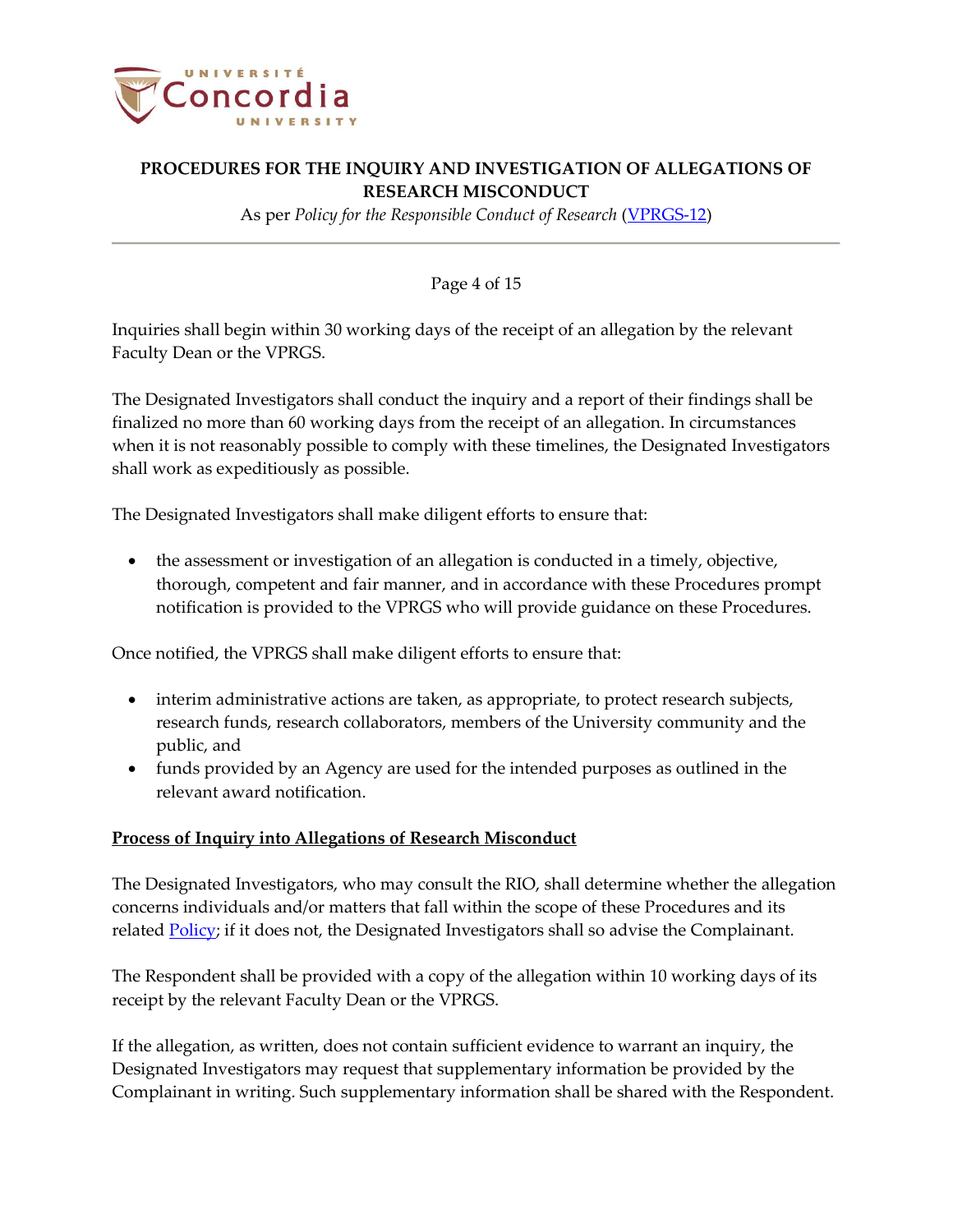

As per *Policy for the Responsible Conduct of Research* [\(VPRGS-12\)](https://www.concordia.ca/content/dam/common/docs/policies/official-policies/VPRGS-12.pdf)

### Page 5 of 15

In conducting an inquiry, the Designated Investigators, may consult confidentially within the University (including the RIO) and externally, if appropriate, to assist in their assessment of whether an investigation is warranted.

If subsequent to an inquiry, a decision is made by both Designated Investigators not to proceed with an investigation, the Designated Investigators shall, in consultation with the RIO, provide written notice of the decision to the Complainant and the Respondent. The notice shall include a brief written summary of the reasons for such a determination. This decision cannot be appealed.

If subsequent to an inquiry, a decision by one or both Designated Investigators is made that a formal investigation is warranted, the Designated Investigators shall, in consultation with the RIO, provide written notice of the decision to the Respondent and the Complainant.

In consultation with the RIO, the VPRGS shall assess whether reporting at the Inquiry stage is required to the relevant Agency and will act accordingly.

If at any time during an inquiry and/or investigation, the Designated Investigators and/or the VPRGS have reasonable grounds to believe that an allegation was not made in good faith, the Complainant and the Respondent will so be advised in writing. The VPRGS may apply or recommend the application of appropriate sanctions to be taken.

#### **Investigation of Research Misconduct**

An investigation of an allegation in Research Misconduct shall be a formal process initiated by the VPRGS once a decision is made that a formal investigation is warranted. The VPRGS is responsible for making the arrangements for an investigation falling within the jurisdiction of these Procedures and informing the Provost and Vice-President, Academic (the "Provost") accordingly.

The VPRGS will exercise their discretion in determining the appropriate timelines for commencing, conducting and reporting on investigations.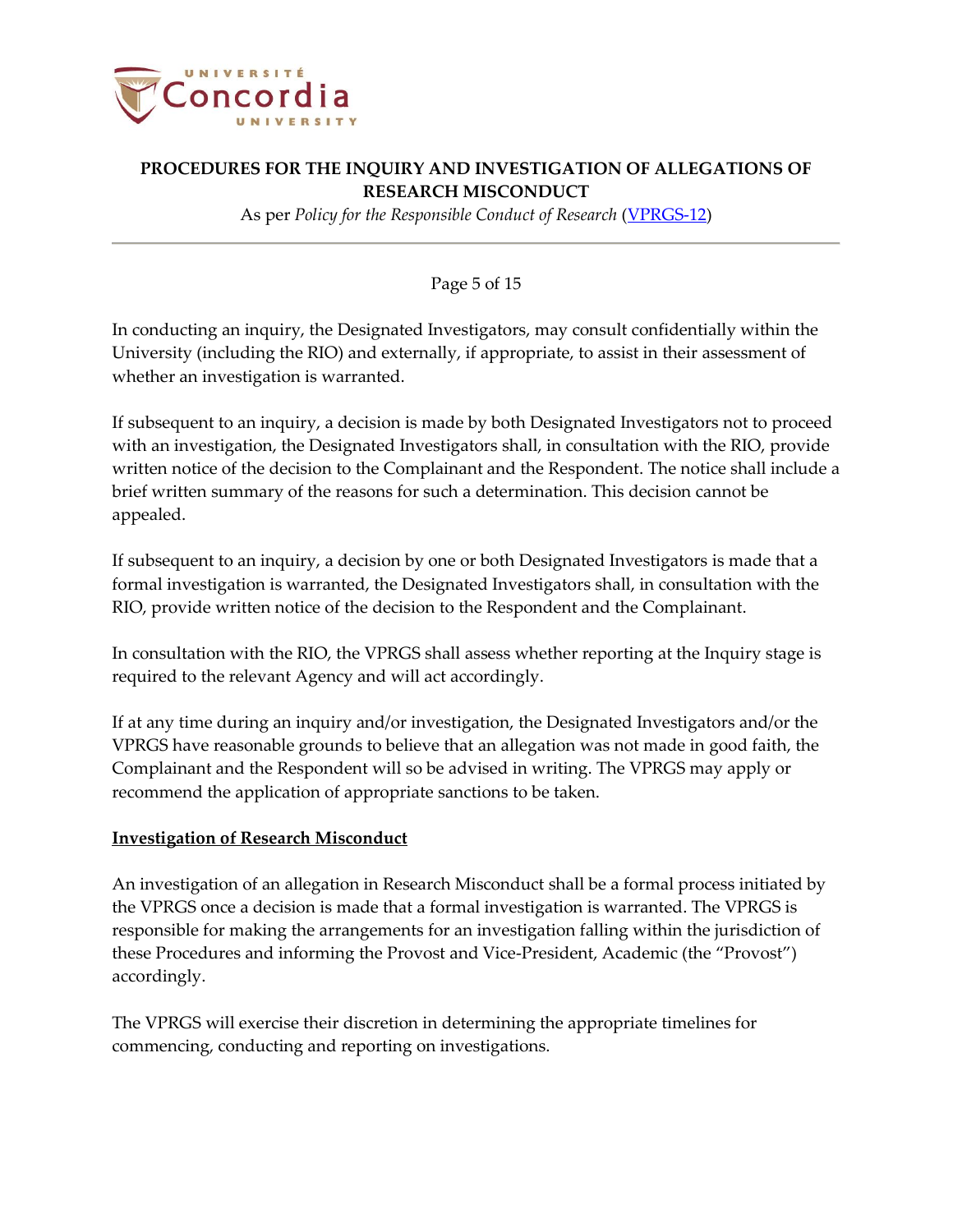

As per *Policy for the Responsible Conduct of Research* [\(VPRGS-12\)](https://www.concordia.ca/content/dam/common/docs/policies/official-policies/VPRGS-12.pdf)

#### Page 6 of 15

The VPRGS, in consultation with the RIO, will appoint an Investigation Committee, as detailed below, within 15 working days of the determination that an investigation should be conducted. The Investigation Committee shall convene within 30 working days of its appointment or soon thereafter.

The investigation will ordinarily be completed within 60 working days of the first meeting of the Investigation Committee. The final report of the Investigation Committee shall be delivered within 30 working days after the completion of the investigation. If these deadlines cannot reasonably be met, the Investigation Committee will submit a procedural report to the VPRGS citing the reasons for a delay and progress to date. The report will be distributed to both the Complainant and Respondent. The VPRGS will share this report with the relevant Faculty Dean, or the equivalent for non-affiliated Respondents, the Provost and, at their sole discretion, may share this report with other appropriate individuals.

#### **The Investigation Committee**

The VPRGS shall, in consultation with the RIO, appoint a committee of three or more members to perform an investigation in accordance with these Procedures. The committee membership shall remain at an odd number in order to avoid tie votes.

The members of the Investigation Committee will be senior faculty members of the University or of another academic institution and/or members of the senior administration of the University or of another academic institution. The members of the Investigation Committee will have no bias or Conflict of Interest, as such term is defined in the University's *Policy on Conflict of Interest in Research* [\(VPRGS-5\)](http://www.concordia.ca/content/dam/common/docs/policies/official-policies/VPRGS-5.pdf), and will jointly have appropriate scientific and administrative background to evaluate the allegation and any response to it. If either the Complainant or Respondent alleges that a member of the Investigation Committee is biased, and the VPRGS, in consultation with the RIO, believes that bias or Conflict of Interest is clearly and reasonably demonstrated, the VPRGS shall, in consultation with the RIO, alter the membership of the Investigation Committee accordingly.

The VPRGS shall provide suitable administrative support to the Investigation Committee, including, but not limited to, the RIO. For administrative purposes, one of the members of the Investigation Committee shall be appointed Chair for the Investigation Committee by the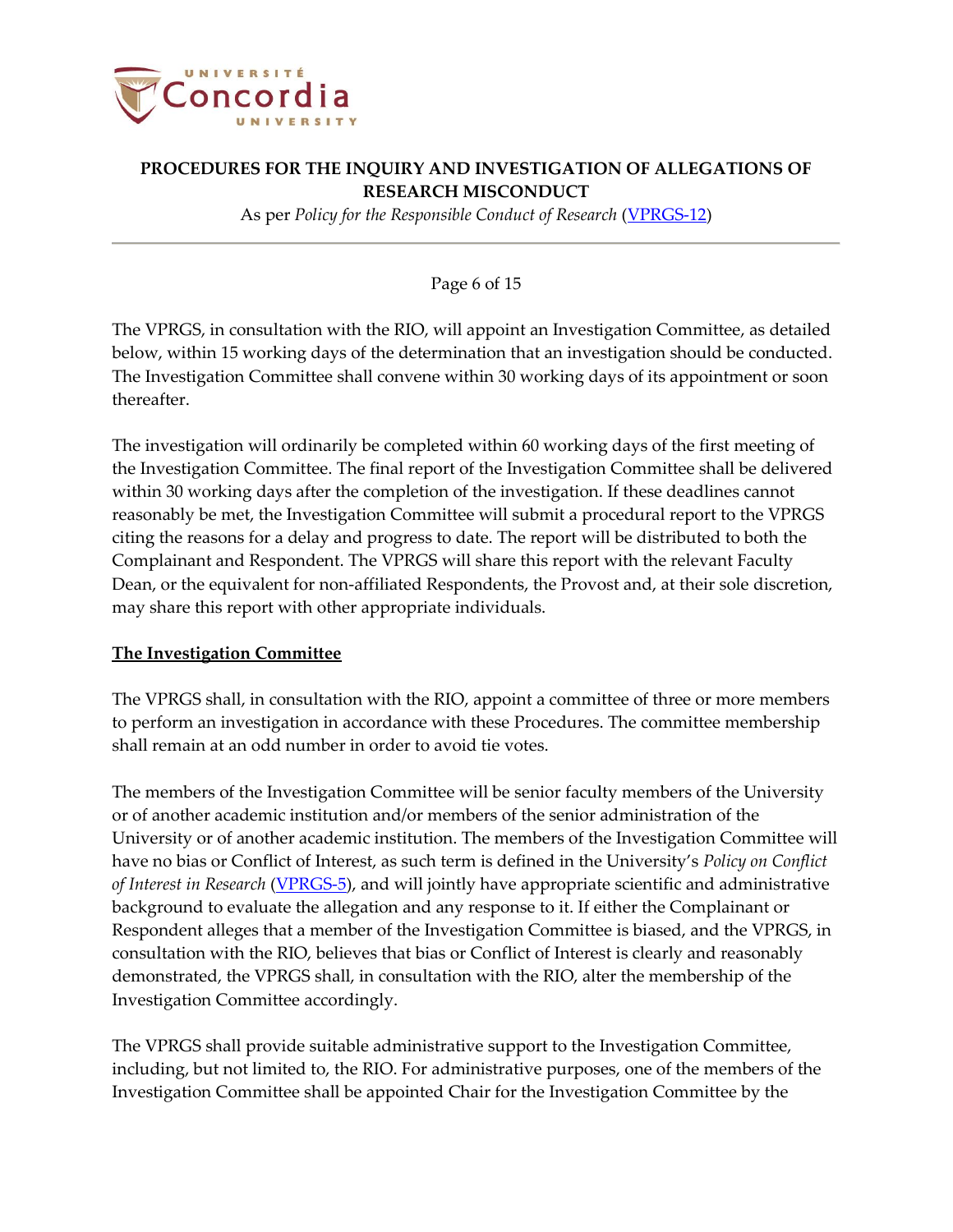

As per *Policy for the Responsible Conduct of Research* [\(VPRGS-12\)](https://www.concordia.ca/content/dam/common/docs/policies/official-policies/VPRGS-12.pdf)

### Page 7 of 15

VPRGS. The VPRGS may delegate components of the investigation to an investigator who shall report to the Investigation Committee. The Investigation Committee may consult confidentially with others, as necessary, in order to make its assessment.

Supported by the RIO, the Chair of the Investigation Committee shall ensure that Committee members are informed of:

- the investigative process;
- the requirements to:
	- o conduct the investigation carefully and thoroughly;
	- endeavor to address all questions raised by the allegation regarding the integrity of the research in question;
	- o keep proceedings confidential; and
	- o keep documents confidential and obtainable only by those who require them;
- the responsibility to be vigilant and not to permit personal conflicts between the Complainant and the Respondent to obscure the facts and divert attention from the substance of the allegation; and
- the importance of protecting the reputations of both the Complainant and Respondent.

#### **Process for Investigating Complaints of Research Misconduct**

The Chair of the Investigation Committee shall send a letter to the Respondent and the Complainant advising them of the appointment of the Investigation Committee, outlining the process that will be undertaken by the Committee and highlighting their respective obligations.

In all cases, the Investigation Committee must provide the Complainant with the opportunity to submit any supplementary written materials that they wish to make available to the Committee; a copy of all such materials shall be provided to the Respondent who shall be granted the opportunity to comment, in writing, and provide any supplementary written response. The Respondent's written response, if any, shall be shared with the Complainant.

The Investigation Committee is not obliged to conduct a hearing; it is solely mandated to conduct a fair and objective investigation. It may, at the Committee's discretion, request an interview with the Complainant, the Respondent, or any other relevant individuals. Interviews,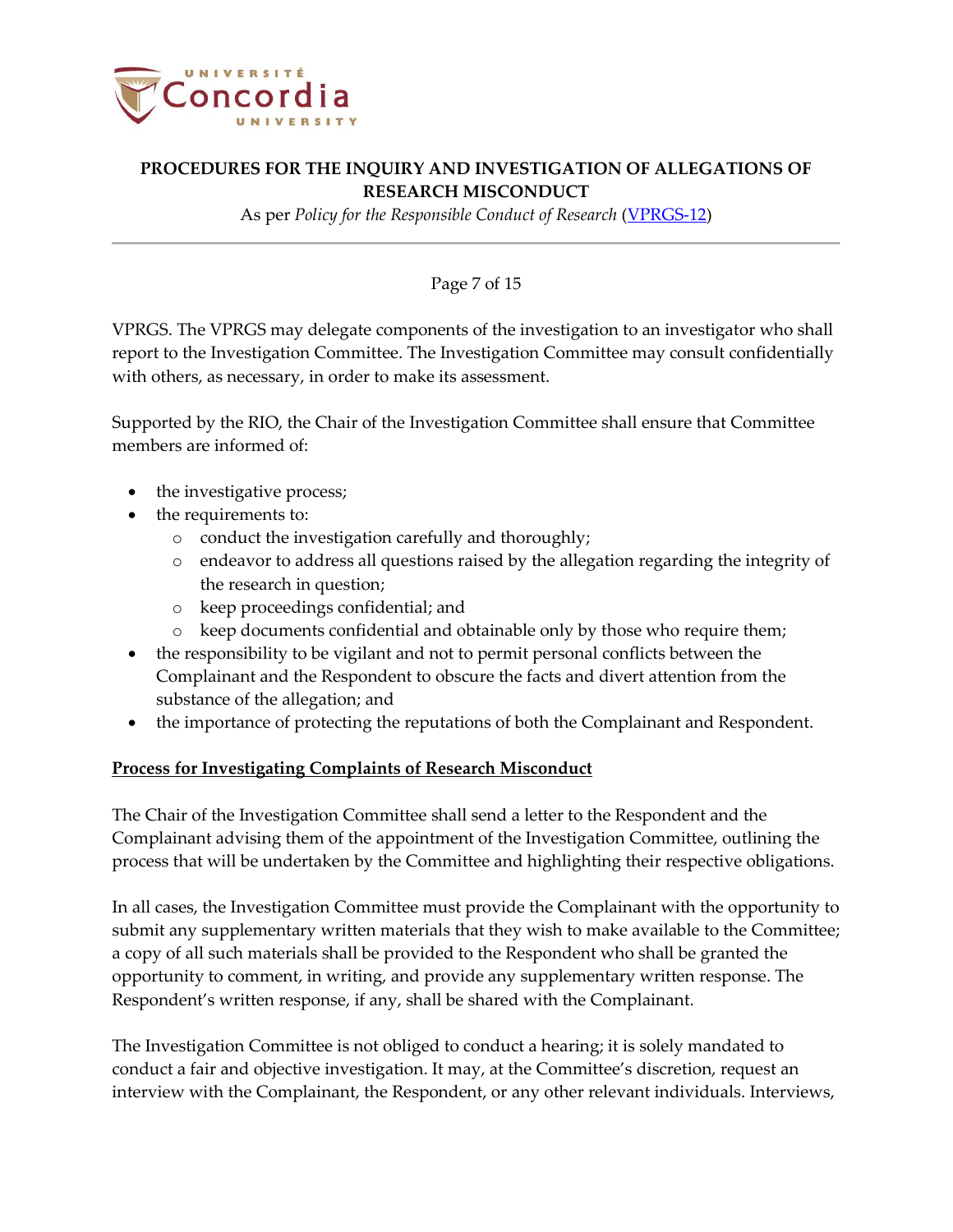

As per *Policy for the Responsible Conduct of Research* [\(VPRGS-12\)](https://www.concordia.ca/content/dam/common/docs/policies/official-policies/VPRGS-12.pdf)

#### Page 8 of 15

when conducted, may be audio-recorded. A written summary shall be prepared and provided to the interviewed party for comment or revision. Audio-recordings, where applicable, and written summaries shall be included as part of the investigation file.

In the event that a Complainant decides to withdraw from the investigation process, at any time, the Investigation Committee may nevertheless decide to proceed with the investigation, if warranted.

In the event that the Respondent has been the subject of previous disciplinary measures as a result of Research Misconduct, the Investigation Committee shall be made aware of such disciplinary measures only as they may be relevant to recommendations with regard to the investigation underway. All other information concerning the previous investigation shall not be made available to the Investigation Committee, including the nature of the allegation.

In the event of simultaneous allegations of Research Misconduct against a Respondent, one Investigation Committee shall be appointed per allegation. The Investigation Committees shall not be privy to any information regarding the other allegations of Research Misconduct under investigation.

All members of the University are expected to cooperate with an investigation and in a timely manner. This may include providing documentation and information, and being interviewed by the Investigation Committee, if requested.

The Investigation Committee will set a deadline by which all responses must be made and all evidence must be submitted. No response or evidence will be accepted after the designated deadline except in exceptional circumstances and with the permission of and as instructed by the Committee Chair.

The Investigation Committee will take reasonable steps to provide the Respondent with reasonable access to relevant material in the Committee's possession so as to provide them with a fair opportunity to respond to such material. The Investigation Committee may provide the Complainant with access to relevant material where a response from the Complainant may be required to help in determining the facts of the case.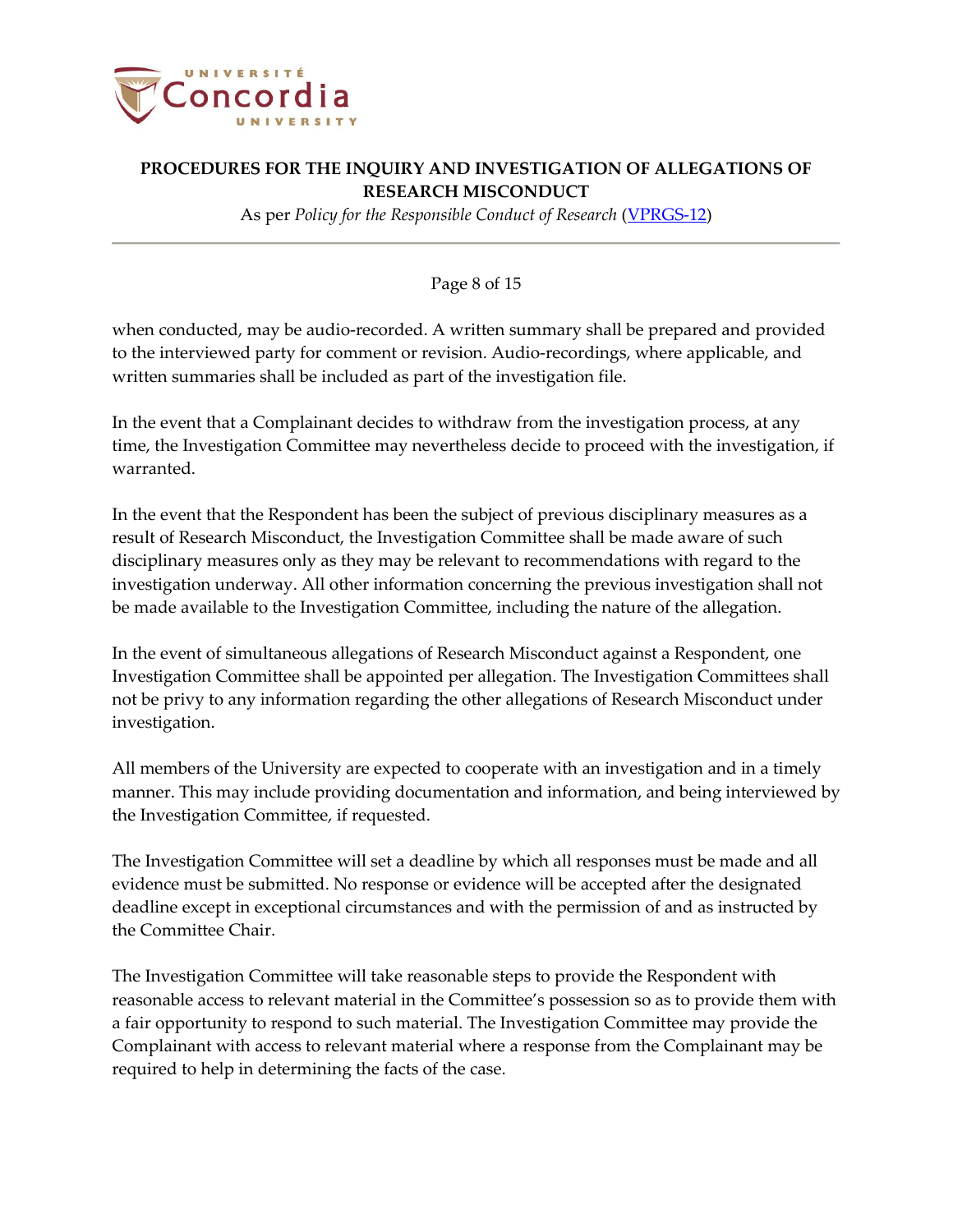

As per *Policy for the Responsible Conduct of Research* [\(VPRGS-12\)](https://www.concordia.ca/content/dam/common/docs/policies/official-policies/VPRGS-12.pdf)

### Page 9 of 15

To protect confidentiality, the Chair of the Investigation Committee will assume the responsibility of restricting the dissemination of the relevant materials and information to only those who are required to receive it. All parties receiving such materials and/or information may be required to sign a confidentiality agreement before such materials and/or information is provided to them.

#### **Decisions and Reports of the Investigation Committee**

Supported by the RIO, acting in their capacity as a non-voting advisor, the Investigation Committee will prepare a written report that sets out its findings and its decisions. The written report may also state whether a serious scientific or other error has been made which does not constitute Research Misconduct.

The written report will contain:

- the full allegation;
- a list of the Committee members and their credentials;
- a list of the individuals who contributed relevant material to the investigation or were interviewed;
- a summary of relevant material or facts;
- a determination of whether Research Misconduct occurred, its extent and seriousness, where applicable; and
- recommendations on remedial action and/or recommendations of possible changes to standard practices.

Recommendations of the Investigation Committee may include, without limitation:

- the withdrawal of all pending relevant publications;
- the notification of publications where the research reported was/is affected by the Research Misconduct;
- ensuring the research unit(s) involved is(are) informed of appropriate practices and any possible changes to such practices, where appropriate, for promoting the proper conduct of research.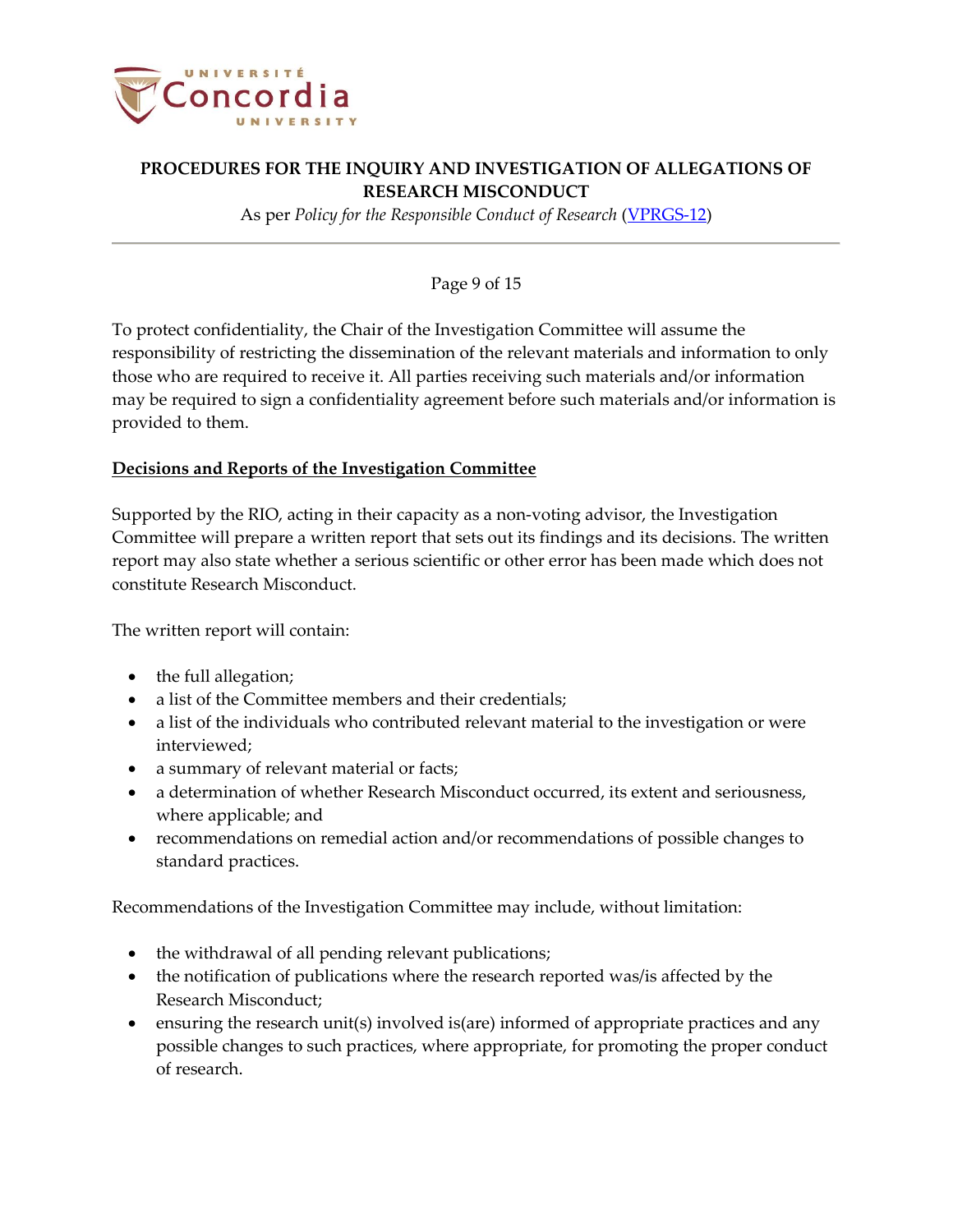

As per *Policy for the Responsible Conduct of Research* [\(VPRGS-12\)](https://www.concordia.ca/content/dam/common/docs/policies/official-policies/VPRGS-12.pdf)

### Page 10 of 15

The Committee's written report will be delivered to the Provost, the VPRGS, the relevant Faculty Dean or equivalent for non-affiliated Respondents, the Complainant, and the Respondent. All members of the Investigation Committee shall return all documentation in their possession to the VPRGS.

The Committee's written report is final and not subject to revision. However, the Respondent and Complainant have 5 working days to make submissions to the VPRGS regarding the Committee's findings. The VPRGS shall assess whether reporting is required to the relevant Agency and will act accordingly.

#### **Cases Where No Research Misconduct Has Been Found**

When an Investigation Committee determines that Research Misconduct did not occur, the VPRGS shall ensure that a letter confirming the Committee's decision is sent to the Provost, the relevant Faculty Dean or equivalent for non-affiliated Respondents, the Respondent and the Complainant. At the VPRGS' sole discretion, and subject to any applicable legislation, including privacy legislation, a copy of this letter may be sent to other individuals with knowledge of the allegation. These individuals may include co-authors, co-investigators, collaborators and others directly or indirectly affected by the alleged Research Misconduct.

In some circumstances, even when a decision is made that no Research Misconduct occurred, the investigation may reveal a scientific or other error that requires further action. In such cases, the VPRGS will consult with the Provost, the Chair of the Investigation Committee, the relevant Faculty Dean or equivalent for non-affiliated Respondents and the Respondent, and will determine what action, if any, to take.

The VPRGS shall assess whether reporting is required to the relevant Agency and will act accordingly.

If the allegation is found to have been made in bad faith, the VPRGS may apply or recommend the application of appropriate sanctions to be taken.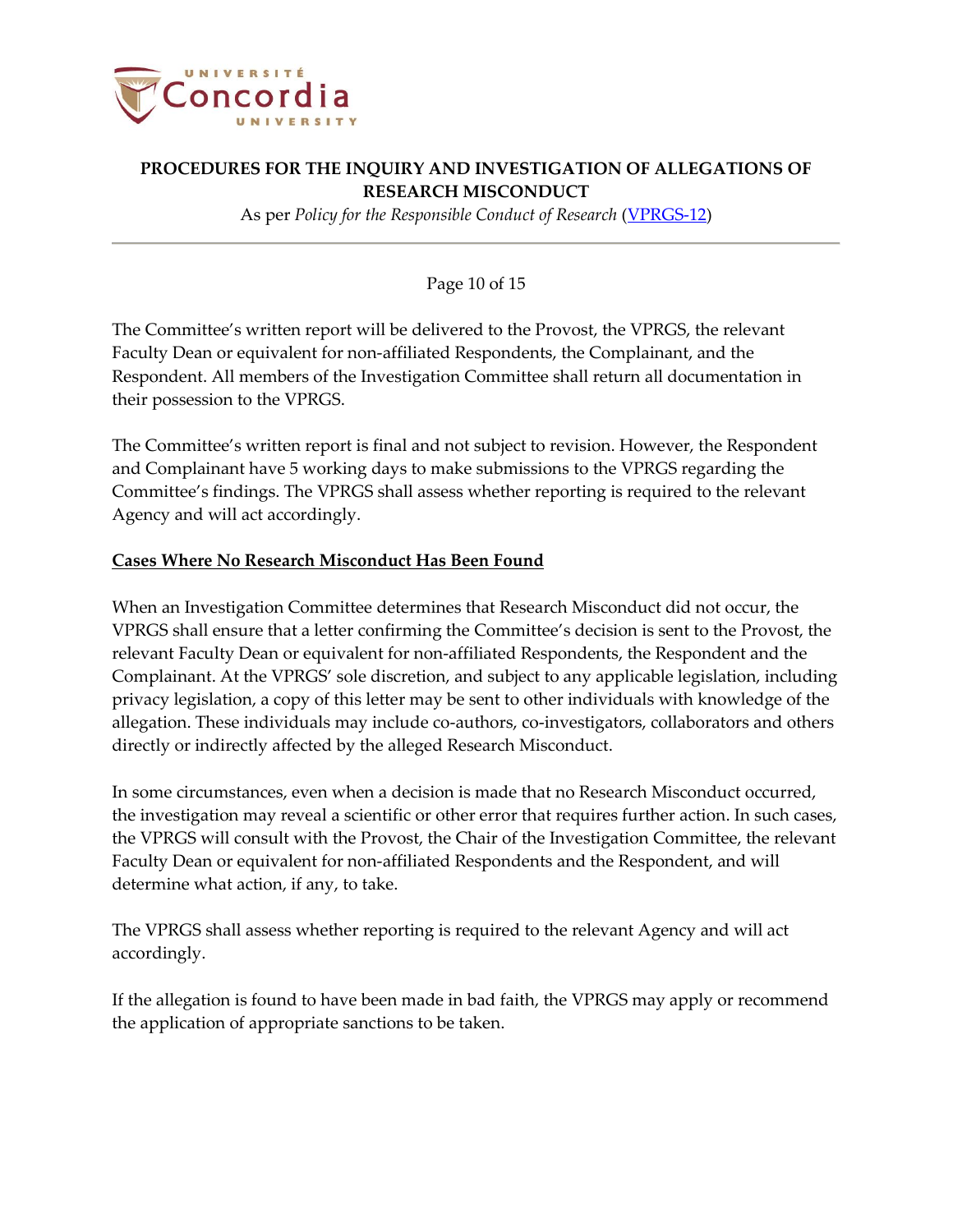

As per *Policy for the Responsible Conduct of Research* [\(VPRGS-12\)](https://www.concordia.ca/content/dam/common/docs/policies/official-policies/VPRGS-12.pdf)

Page 11 of 15

#### **Cases Where Research Misconduct Has Been Found**

When the Investigation Committee determines that Research Misconduct has occurred, the VPRGS, in consultation with the Provost, will consider the recommendations of the Investigation Committee and will determine what remedial actions are appropriate.

The VPRGS shall ensure that a letter confirming the Committee's decision is promptly transmitted to the Provost, the relevant Faculty Dean or equivalent for non-affiliated Respondents, the Respondent and the Complainant.

The VPRGS will consult with the Provost and the appropriate University representatives before applying or recommending the application of any disciplinary measures. Disciplinary measures shall be reasonable and proportionate with the seriousness of the Research Misconduct.

The VPRGS may impose or recommend the application of disciplinary measures which could include:

- a verbal warning;
- special monitoring of future research;
- a verbal warning with a letter of concern to be held temporarily on file in the Department Head's or relevant Faculty Dean's office;
- a letter of warning to be held in the Respondent's permanent file;
- the withdrawal of specific privileges;
- the removal of specific responsibilities;
- suspension or expulsion;
- termination.

The VPRGS shall ensure that a letter outlining their decision or recommendation regarding disciplinary measures to be undertaken (the "Notice") is sent to the Provost, the relevant Faculty Dean or equivalent for non-affiliated Respondents and the Respondent. Such Notice shall be sent to the Respondent via courier to the last address provided by the Respondent to the University and shall be deemed to be received 1 day after delivery.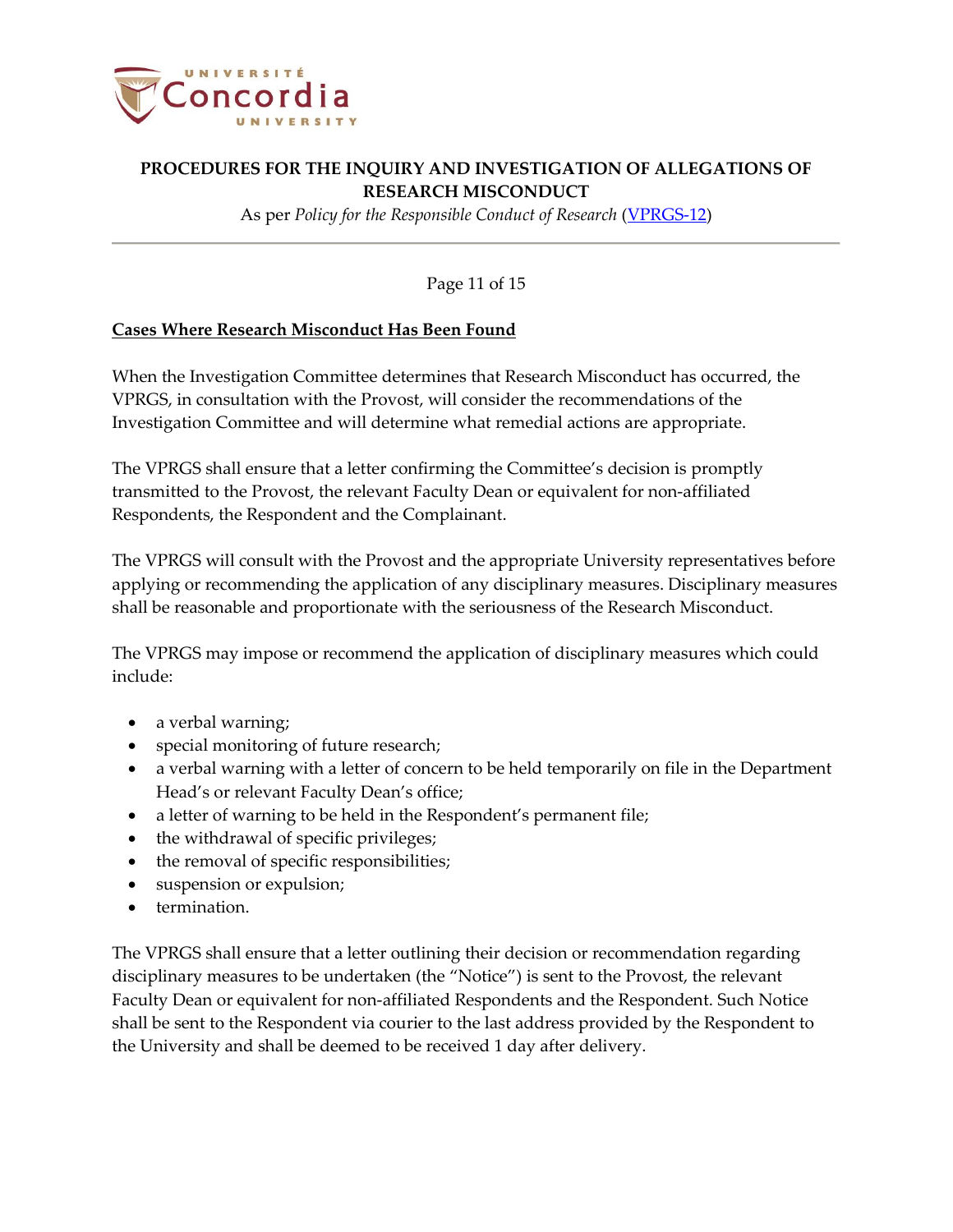

As per *Policy for the Responsible Conduct of Research* [\(VPRGS-12\)](https://www.concordia.ca/content/dam/common/docs/policies/official-policies/VPRGS-12.pdf)

### Page 12 of 15

Irreversible disciplinary measures (such as suspension, termination, expulsion or public notifications) will not be instituted until 15 working days have elapsed from the issuance of the Notice and confirmation that the Respondent has received the Notice.

A Respondent may seek the review of the decision of the Investigation Committee or the decision or recommendation of the VPRGS with respect to disciplinary measures.

The VPRGS shall assess whether reporting is required to the relevant Agency and will act accordingly.

### **Appeal of the Decision of Research Misconduct by the Investigation Committee**

A Respondent may seek the review of the decision of the Investigation Committee via written request addressed to the VPRGS within 15 working days from the date of transmission of the Investigation Committee's decision to the Respondent. An Appeals Panel, as detailed below, shall decide whether an appeal shall be heard taking into account the circumstances of each case.

A request to appeal may be based only on the following grounds:

- the discovery of new relevant materials or facts following the decision of the Investigation Committee, or
- the presence of serious and/or prejudicial procedural defects of the Investigation Committee.

The request shall be state in clear and precise terms the grounds on which the appeal is based. The Appeals Panel shall be provided with the complete file of the Investigation Committee and its decision shall be based on the written record only.

An Appeals Panel shall be made up of three members: two members shall be either members of the University faculty and/or senior administration and one member shall be either an external faculty member or a member of senior administration from an alternate university. The members of the Appeals Panel shall be selected by the VPRGS, in consultation with the RIO, for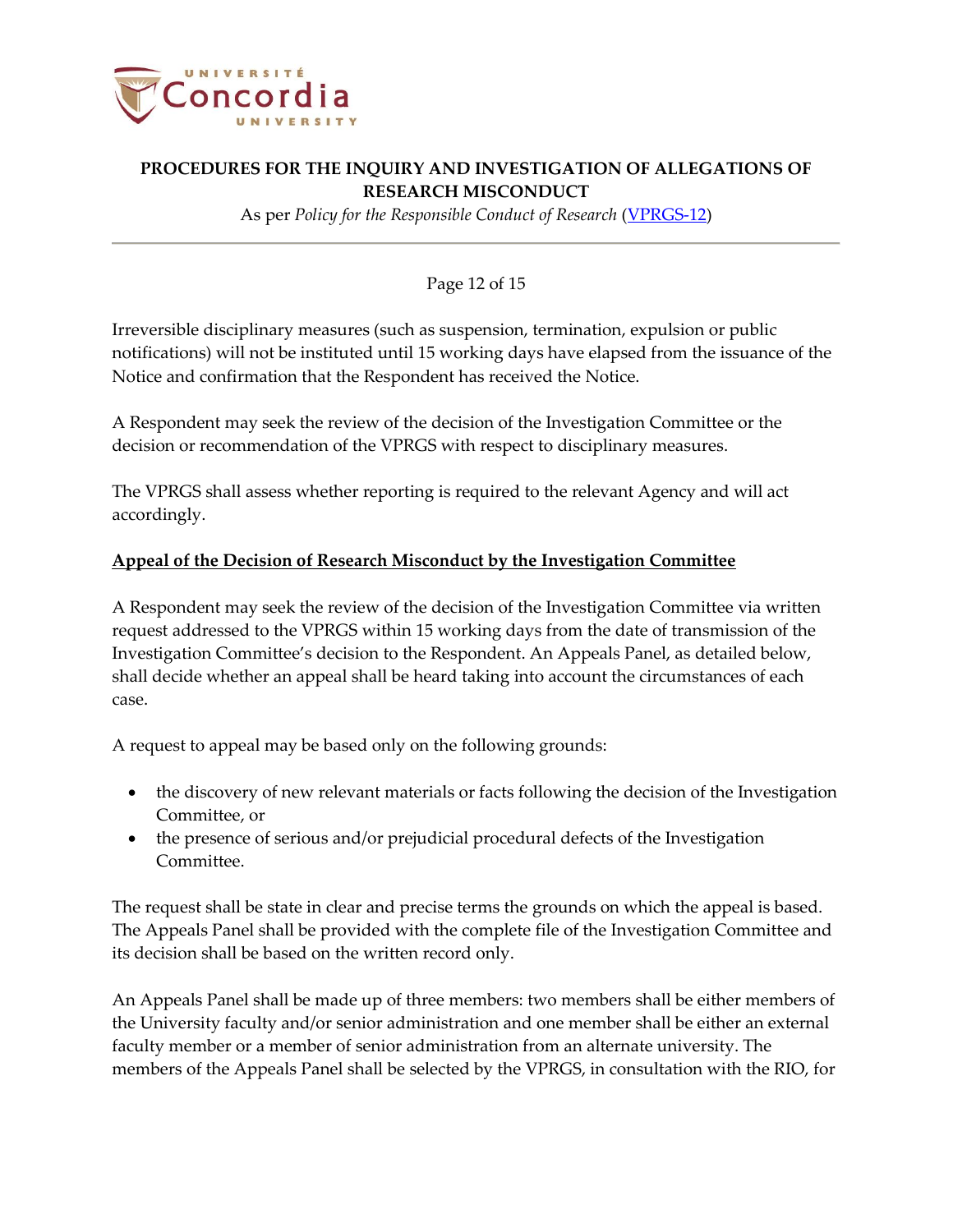

As per *Policy for the Responsible Conduct of Research* [\(VPRGS-12\)](https://www.concordia.ca/content/dam/common/docs/policies/official-policies/VPRGS-12.pdf)

Page 13 of 15

a given appeal. Every attempt will be made to select members from the Respondent's research discipline.

An Appeals Panel shall be convened as soon as possible after receipt of the request to appeal by the VPRGS and normally within 15 working days. The Appeals Panel shall normally make and render its decision with respect to the request to appeal within 5 working days of its consideration of the request. The decision shall be prepared with the support of the RIO.

If the authorization to appeal is granted, the appeal shall normally be heard within 15 days of the decision to authorize the appeal. Notification of such shall be sent to the Provost, the VPRGS, the relevant Faculty Dean or equivalent for non-affiliated Respondents, the Respondent and the Complainant.

The Appeals Panel has the authority to confirm, reverse or modify the decision being appealed. Further, should the appeal be based on the production of new evidence, the Appeals Panel may order a new investigation of the allegation by a new Investigation Committee.

The Appeals Panel shall normally render its decision within 10 working days of the hearing. The decision of the Appeals Panel shall be signed, dated and reasoned. The decision shall be prepared with the support of the RIO and shall be sent to the Provost, the VPRGS, the relevant Faculty Dean or equivalent for non-affiliated Respondents, the Respondent and the Complainant.

The decision of the Appeals Panel shall be final.

The VPRGS shall assess whether reporting is required to the relevant Agency and will act accordingly.

#### **Review of the Disciplinary Measures Imposed or Recommended by the VPRGS**

The Respondent may request a review of a decision or recommendation of the VPRGS regarding disciplinary measures. Such request must be made in writing to the Provost within 15 working days from the date of receipt of the Notice by the Respondent. The Provost shall be provided with the complete file of the Investigation Committee and its decision and the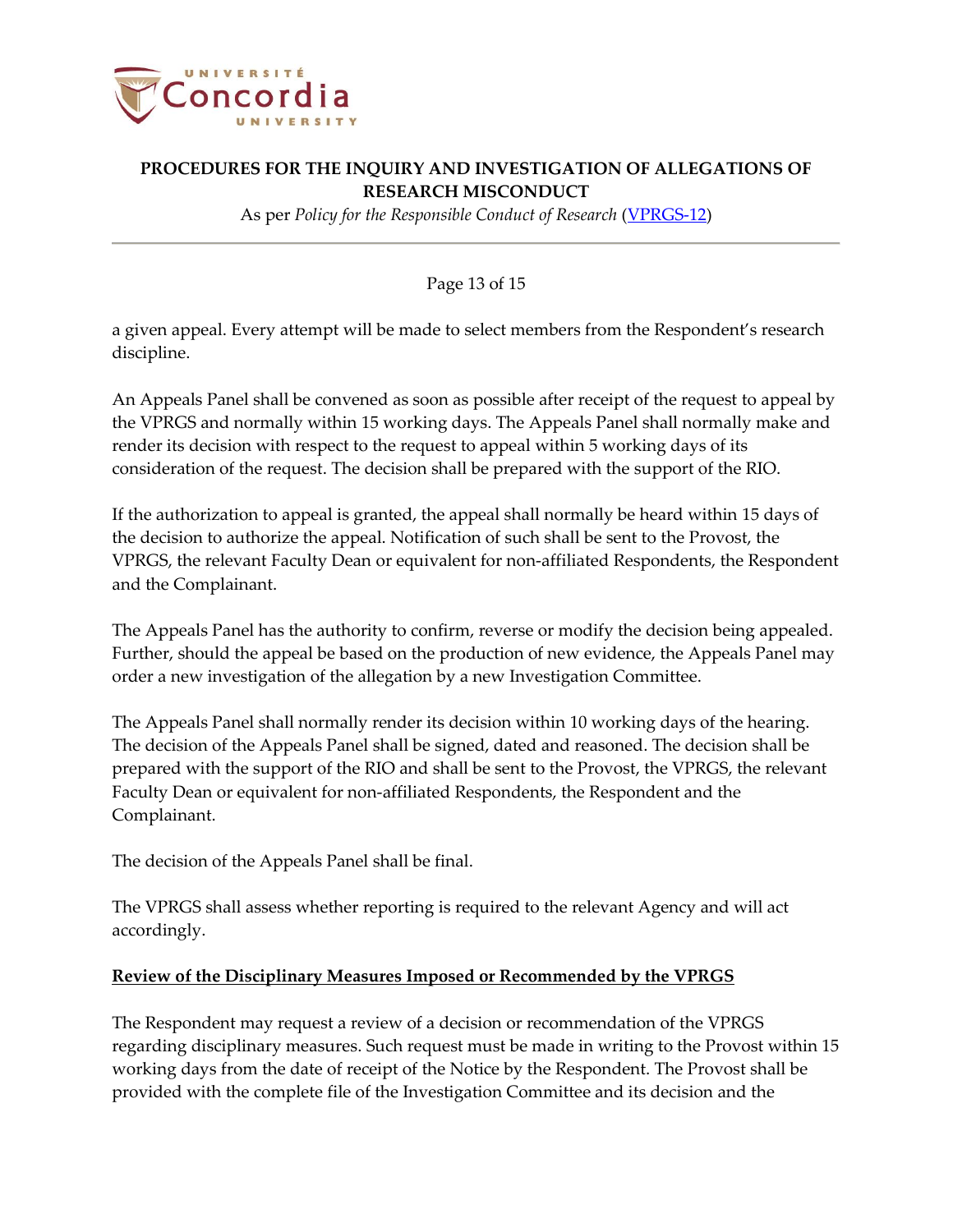

As per *Policy for the Responsible Conduct of Research* [\(VPRGS-12\)](https://www.concordia.ca/content/dam/common/docs/policies/official-policies/VPRGS-12.pdf)

### Page 14 of 15

complete file of the VPRGS. The Provost shall conduct their review as soon as possible after receipt of the request to review and normally within 20 working days. The Provost will base their review on the files in their possession and may request interviews from any affected party.

The Provost has the authority to confirm, reverse or modify the decision or recommendation being reviewed. The decision of the Provost shall be signed, dated and reasoned and shall be sent to the VPRGS, the relevant Faculty Dean or equivalent for non-affiliated Respondents, and the Respondent.

The decision of the Provost shall be final.

Suspension, termination or expulsion, where applicable, shall take effect on a date to be determined by the Provost in accordance with the relevant university policy.

The VPRGS shall assess whether reporting is required to the relevant Agency and will act accordingly.

#### **Record Keeping and Reporting**

Subject to any applicable legislation, including privacy legislation, the VPRGS under the guidance of the Provost, may communicate the outcome an investigation, directly, or through senior University administration, to other parties, including, but not limited to:

- Agencies (in accordance with the individual requirements and formats imposed by the Agencies, where applicable);
- Affiliated Institutions, co-authors, co-investigators, collaborators;
- editors of journals or other publications in which research or erroneous findings were published;
- sponsors and funding sources with which the Respondent had been affiliated with in the past in relation to research projects that are affected by the Research Misconduct;
- professional licensing boards;
- professional societies; and
- police authorities.